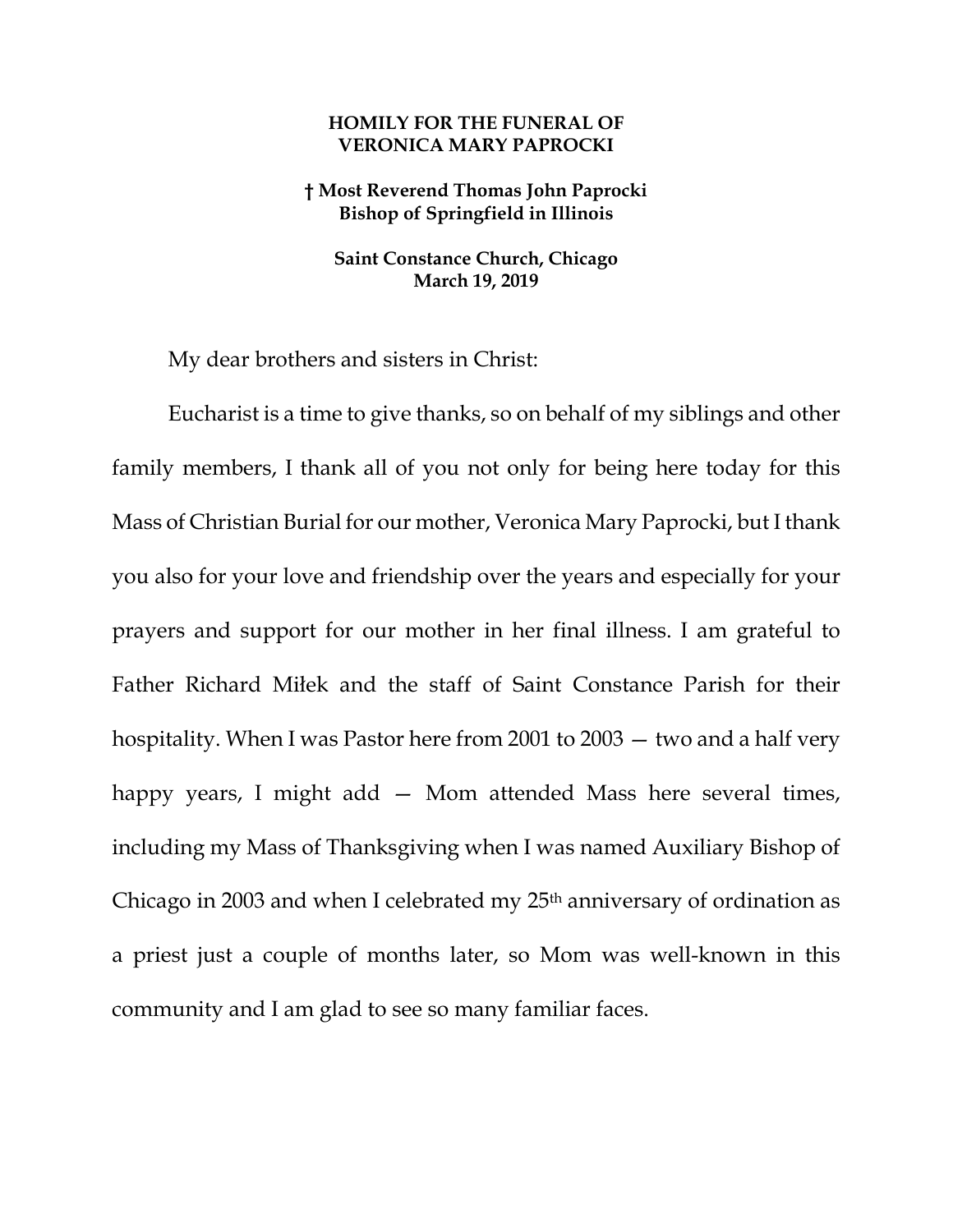It is a tremendous tribute to my mother to have the presence of the Archbishop of Chicago, His Eminence, Blase Cardinal Cupich, who will give the final commendation at the end of this Mass, and to have so many fellow bishops and my brother priests of Archdiocese of Chicago and the Diocese of Springfield in Illinois present to concelebrate this funeral Mass. Thank you also to the Consul General of Poland, the Honorable Piotr Janicki, for your presence here today. Bóg zapłać!

My family and I are very grateful to the Sisters of the Congregation of the Resurrection, who taught my aunts, Marian and Genevieve, at Resurrection High School, as well as my siblings and me at St. Casimir Grade School, and my sisters at St. Casimir High School, located at what is now Our Lady of Tepeyac Parish. So it was very natural for Mom to have moved into Resurrection Retirement Community and then to Resurrection Life Center in her final years. Thank you for taking such good care of Mom and our family physically and spiritually over these many years. It is very fitting that Mom was cared for by the Sisters of the Resurrection, died at Resurrection Life Center, and will be laid to rest at Resurrection Cemetery. Indeed, our firm faith and profound hope in the resurrection of the dead is the very reason for our gathering here today.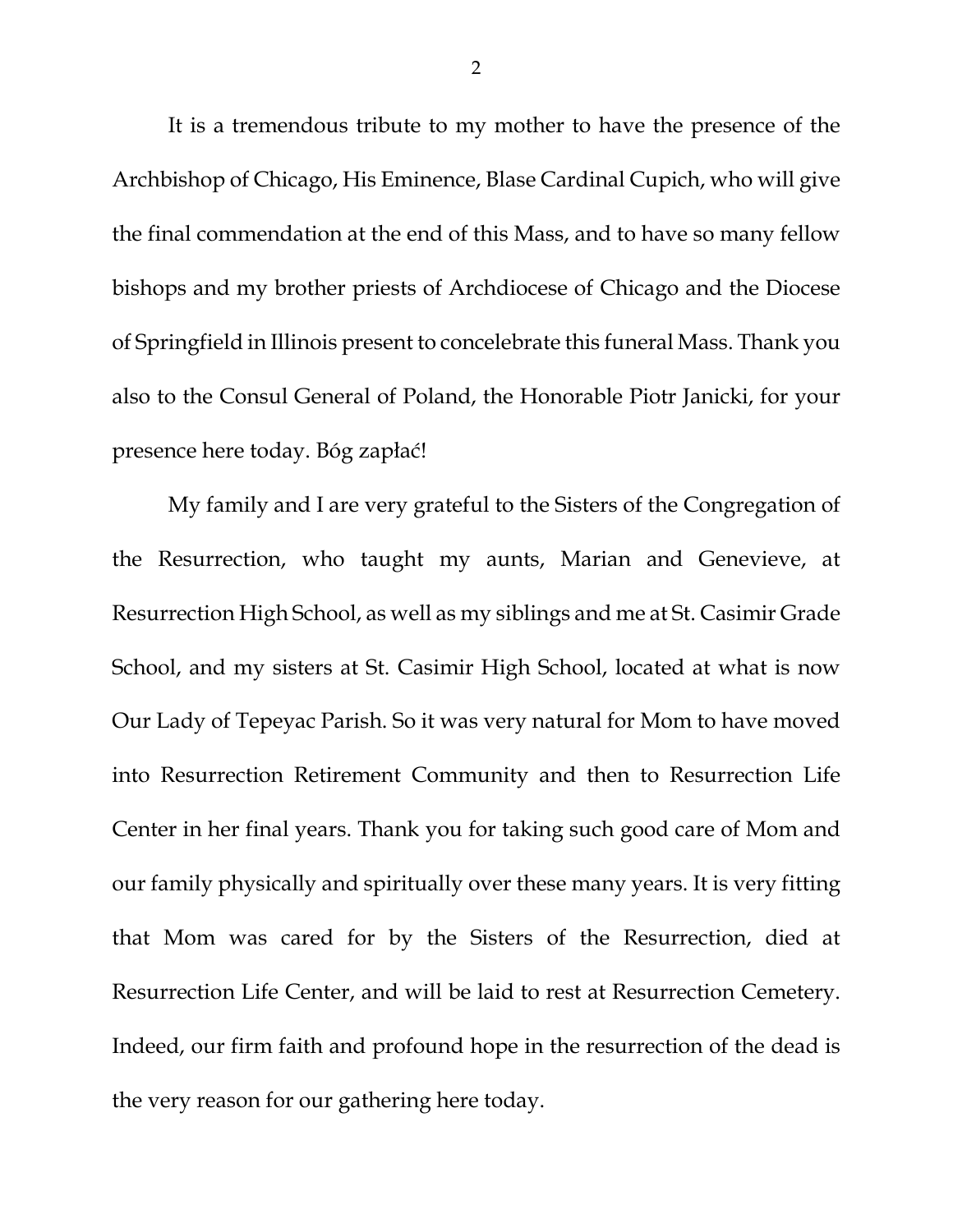I want to extend a special thank you to my sister Ramona for looking after Mom almost daily since Mom moved to Resurrection Retirement Community and then to Resurrection Life Center. Thanks to my brother Ed for going to Res on Sunday mornings to make sure Mom got to the chapel and then sitting with her during Mass. Thanks to Johnny for making sure all of Mom's bingo cards were covered. By the way, Mom won the very last bingo game she ever played just a few Sundays ago! I am also very grateful to all my siblings for your increased attention to Mom in the last couple of weeks. Even without saying a word, Mom was able simply by her presence to bring us all closer together again.

It should come as no surprise to you that Mom was a big fan of the Chicago Blackhawk Hockey Team. There is no way that Mom could have been married to Dad for almost half a century without becoming a fan herself of his favorite team. Once Mom even attended a game walking up to the stairs of the second balcony of the old Chicago Stadium while she was pregnant! So it was natural that her children would be born with the Indian head virtually engraved on our chests! Mom was so much a part of the Blackhawk family that the Blackhawks' television play-by-play announcer Pat Foley gave Mom a shout-out and expressed condolences during his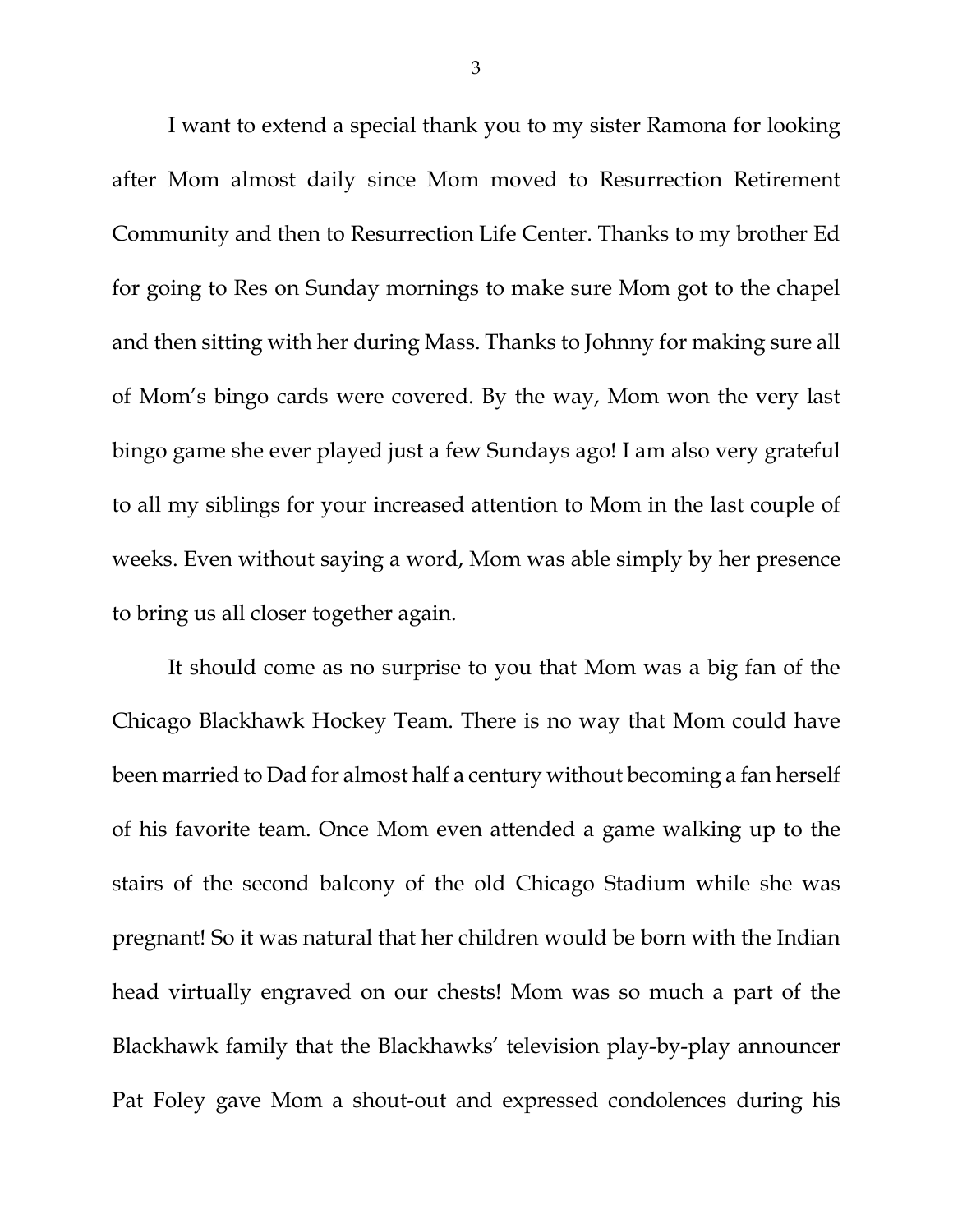television broadcast of last Saturday's game in Montreal. Troy Murray in his radio broadcast with John Wiedeman also gave a shout-out with condolences from Vancouver during last night's game. I was deeply touched that Betty Wirtz, matriarch of the Wirtz Family that owns the Blackhawks, sent roses when she heard that Mom was dying and also sent flowers to the funeral home last night. Aunt Betty, as she is affectionately known in Springfield, where she lives and attends Mass at our Cathedral, sets a high standard of class that permeates the Blackhawks organization. The Blackhawks Alumni Association and the team also sent flowers. Several members of the Blackhawks' senior management and former players also came to the wake last night. Thank you so much!

I see that Patrick McCaskey of the Chicago Bears family is here too. Mom was a Bears fan also! Thank you for being here, Pat.

Most of all, in this Eucharist, we give thanks to almighty God for the great blessing that He shared with us for 91½ years in the person known as Veronica Mary Paprocki. In a sense Mom's whole life was a homily, giving us lessons in the faith, and since she lived just a few years short of a century, pleased be advised that this will not be a short homily. At this point I'm sure the St. Constance School children are thinking, "Yes! Talk as long as you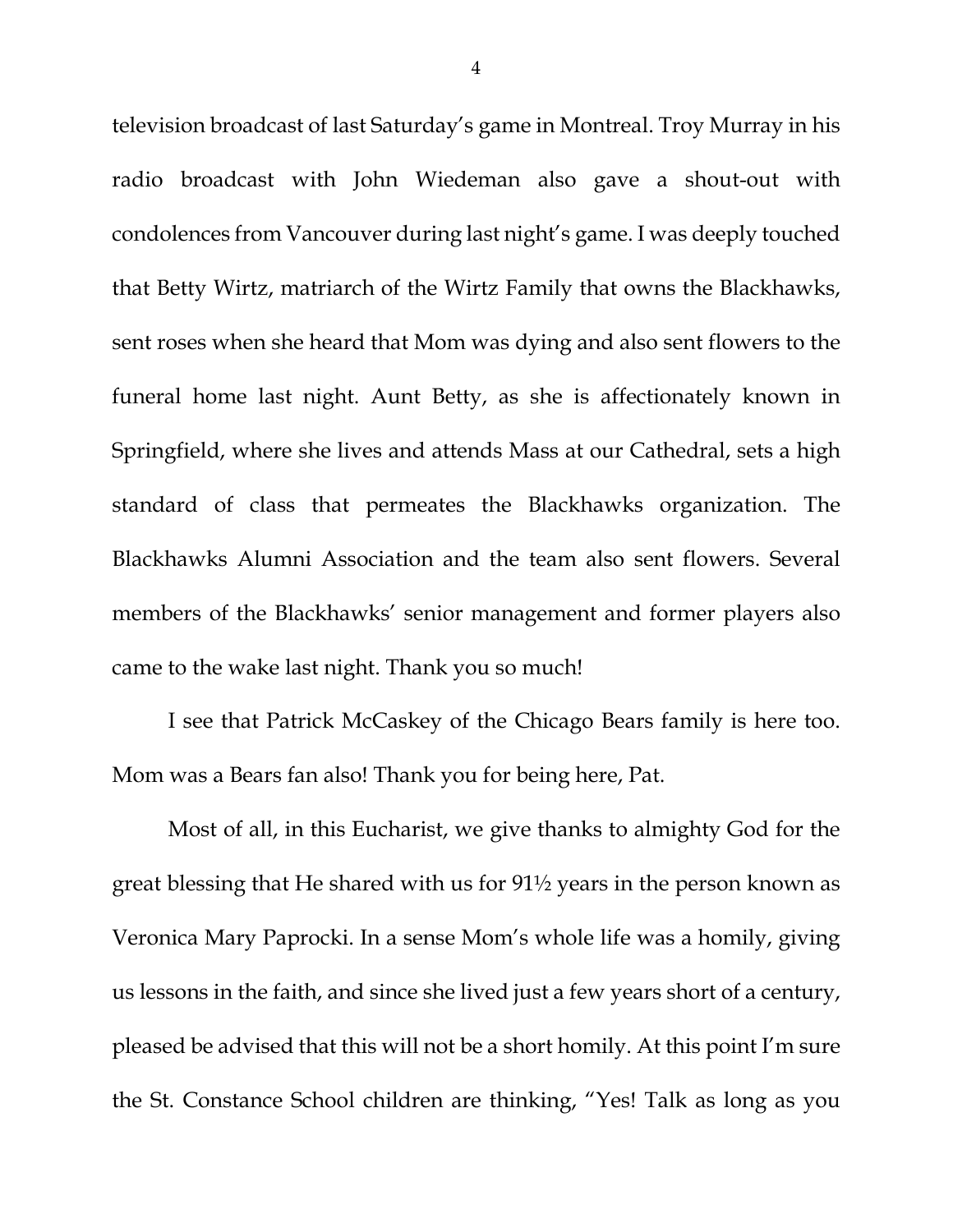want, Bishop!" I think it is wonderful that you students are here, because you can learn a great deal from hearing about the life of my mother.

As Mom was dying, I received several email and text messages from people saying that they were praying to Saint Joseph for the grace of a happy death for Mom. Pope Saint John Paul II used to say that there are no coincidences, only God's Providence, so it is providential that Mom's Mass of Christian Burial is taking place today on this Solemnity of Saint Joseph. It is also no small coincidence that today is sixteen years to the day that I was consecrated a bishop along with Bishops Francis Kane and Gustavo Garcia Siller. Bishop Kane is here today, too. Happy anniversary, Bishop Kane! Of course, Mom was present with us that day at Holy Name Cathedral.

A few years ago, for Mother's Day 2015, my brother Joey wrote a reflection entitled, "Veronica: True Icon – A Tribute to My Mom," drawing on the fact that the name Veronica means, "true icon." Since Joey will share some of those reflections on Mom's first name after Communion, I would like to focus on her middle name, or actually on her middle initial, "M."

In my homily at the funeral in 1997 for my father, John H. Paprocki, Jr., I wove my reflections around his enigmatic middle initial – H. I say "enigmatic" because Dad himself admitted that he was never really sure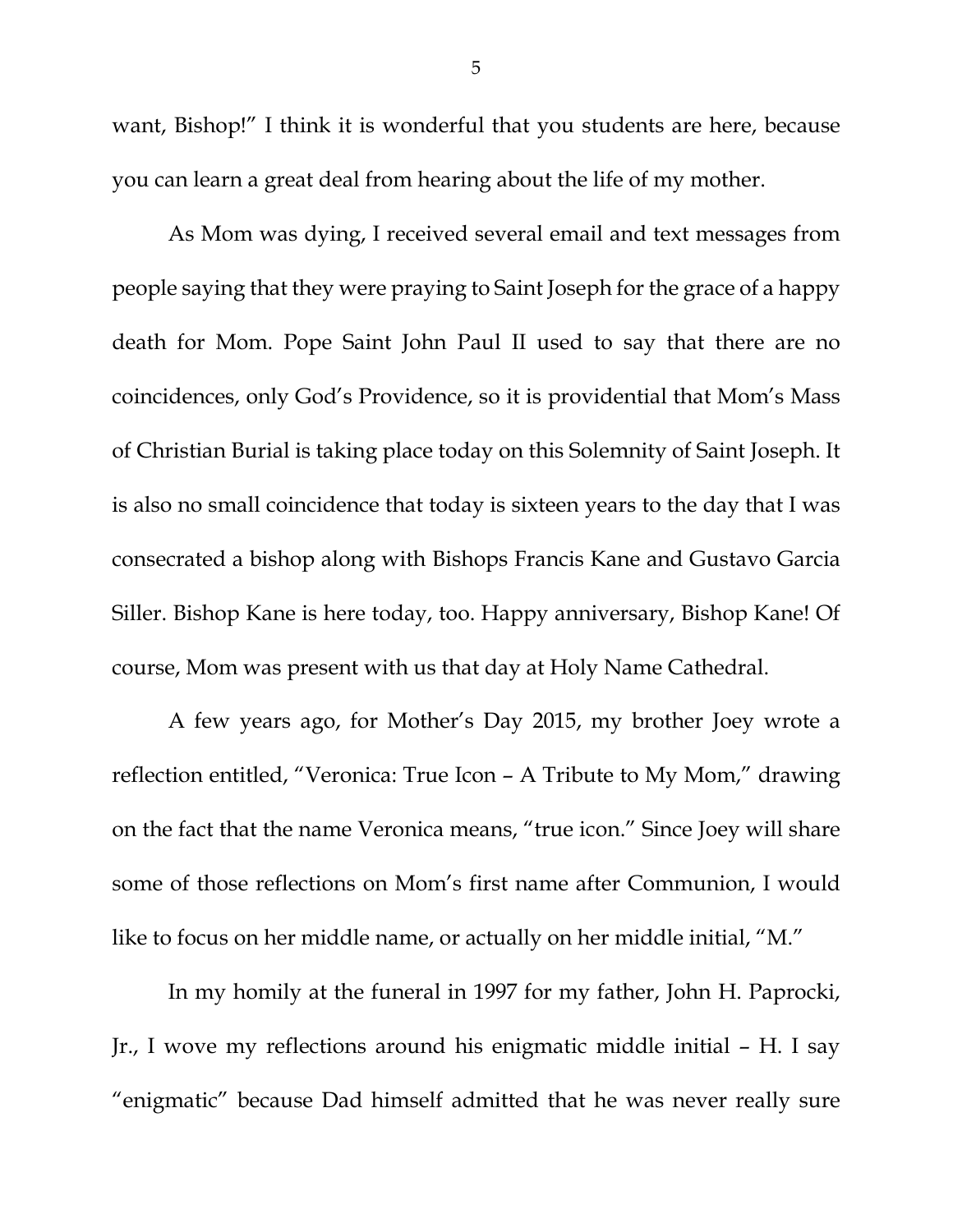what the "H" stood for. His birth certificate said Henry, but somehow during his Army years it became Harry. Then again, his baptismal record showed "Hieronymus," which in Latin starts with an "H", but in English translates as Jerome, so maybe he was really John J. Paprocki!

Since we were never really sure what his middle initial stood for, I used that "H" in my homily to describe all kinds of things that stood for Dad. I suggested that "H" could stand for hockey, happy, humorous, hilarious, honest, husband, harmonious, hospitable, home, humble, hero, hopeful and holy.

In Mom's case, we know that her middle name was Mary, but just as with Dad, there are plenty of fitting words that come from her middle initial " $M$ ":

"M" first of all stands for Mary, Mom's actual middle name, coming of course from the Blessed Virgin Mary, mother of Our Savior Jesus Christ. Mom was born on August 22, 1927, the feast day of the Queenship of Mary. Devotion to the Blessed Virgin Mary was a big part of Mom's life. Mom would pray the Rosary every day, at least until it became for difficult for her to do so in recent years. Even while she was living at Res, if the weather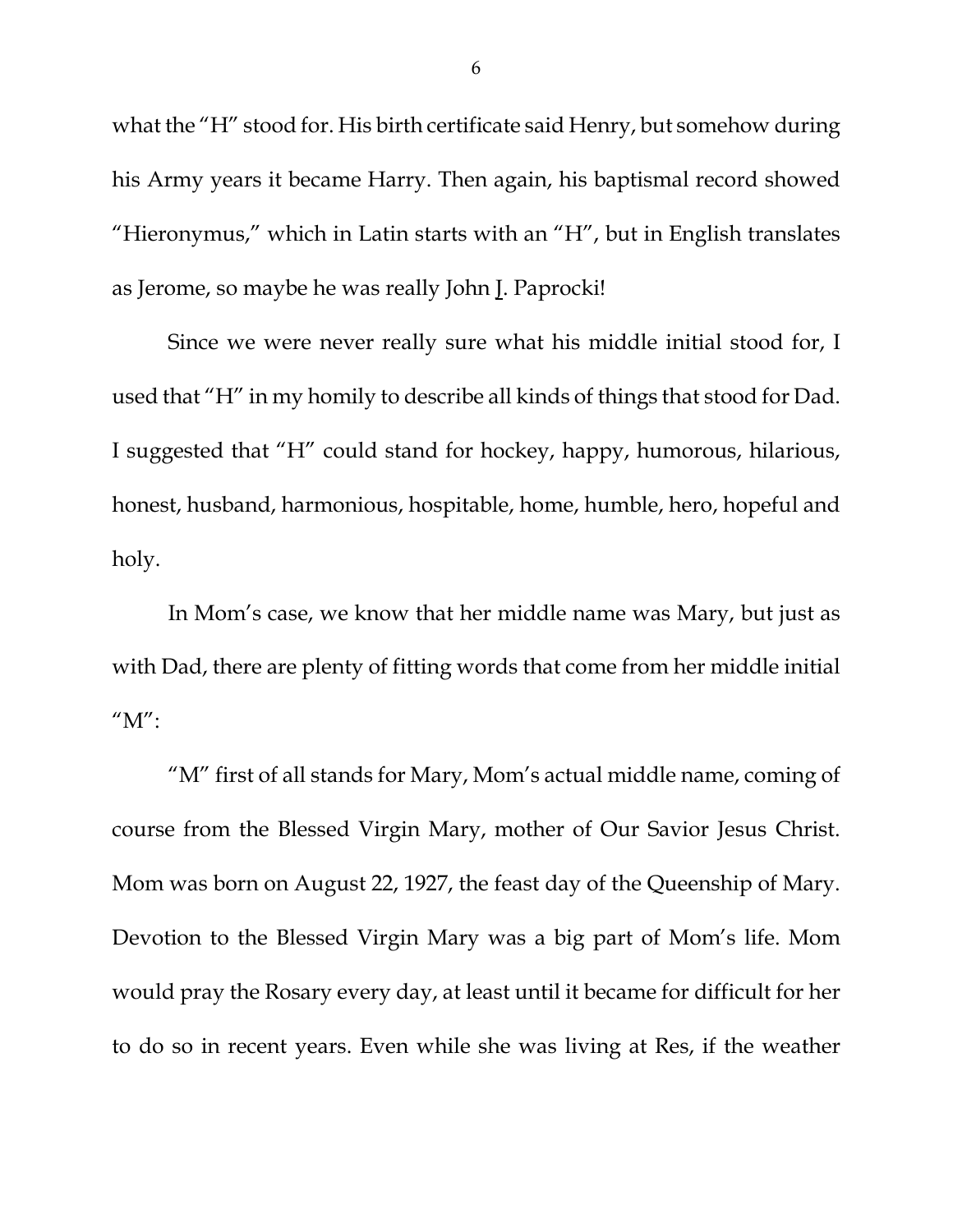permitted, I would take Mom out to the grotto and we would pray the Rosary together.

I still have childhood memories of Mom's devotion to the Rosary. I remember when I was in fourth grade, my teacher was Sister Dominic, who is still active in ministry in the Pastoral Care Department at Resurrection Hospital. Once in art class, Sister Dominic had us draw a rosary. I drew a rosary with each bead a different color. Sister Dominic questioned that, saying that they don't make rosaries that way. Perhaps every decade would be a different color, she said, but not every bead. I protested that I knew they did because my mother had a rosary with every bead a different color. Well, Sister Dominic was a Doubting Thomas, who said she would not believe me unless I brought in the rosary so she could see it for herself, which of course I did. That was the first time I learned that nuns were not infallible!

When it became apparent that Mom was in the last stages of dying, I was with her and had that special rosary in my hand and held my mother's hand as I repeated the words of the Hail Mary, "... pray for us sinners, now and at the hour of our death." As I got halfway through the third decade of the glorious mysteries, "The Descent of the Holy Spirit," Mom squeezed my hand real tight and breathed her last breath. I looked up at the clock and it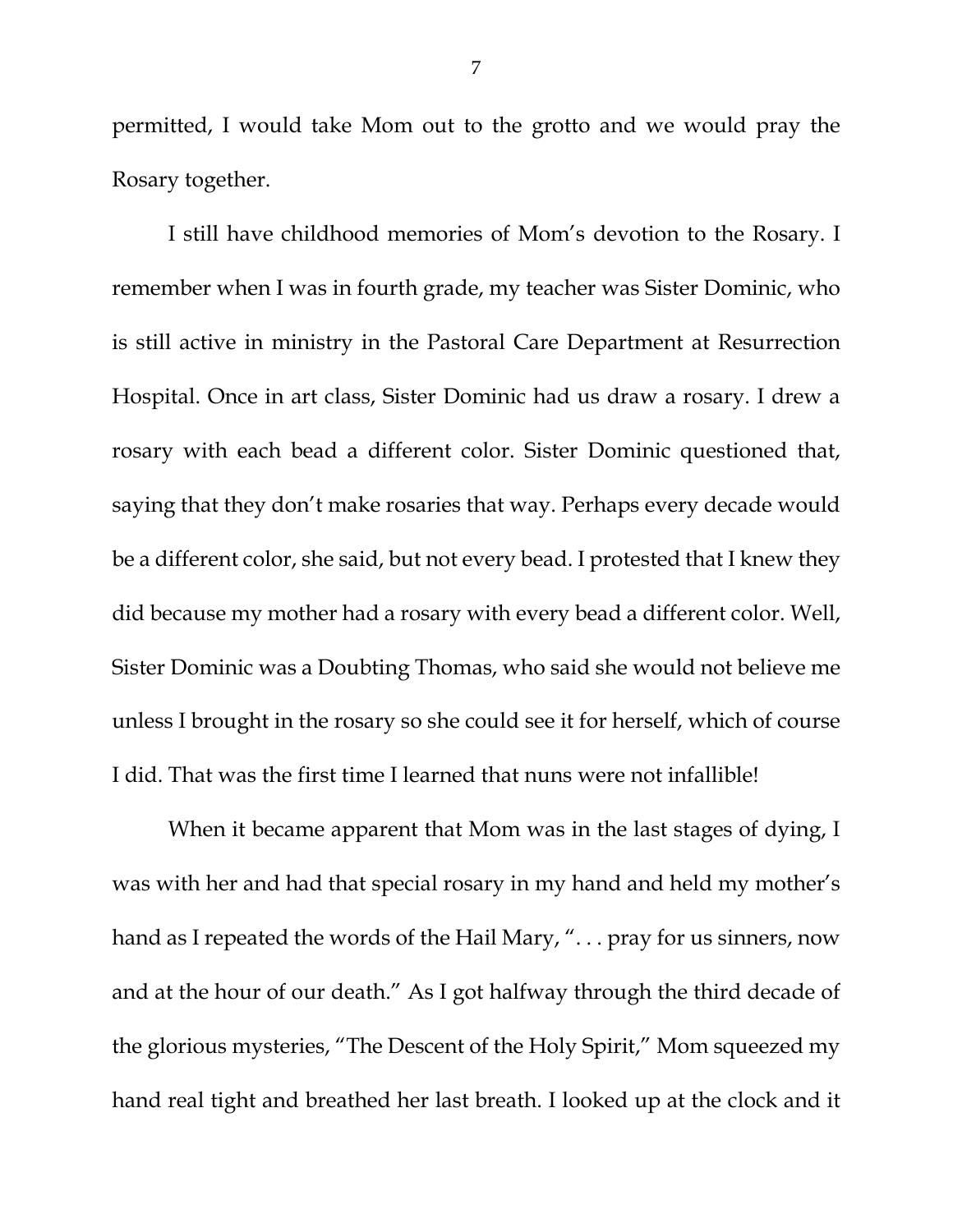was exactly three in the afternoon, the hour when Our Lord died on the cross. As I have told people of these circumstances of my mother's death, I received an email from Mike Christie, a member of my senior staff. Mike said that he told his boys of my mother's passing last Wednesday and said they needed to pray. Matthew, his almost-10-year-old, asked when she passed away, and Mike told him it was around 3:00 o'clock. Little Matthew said, "Perfect, the hour of Divine Mercy." Out of the mouths of babes . . . "Perfect, the hour of Divine Mercy." I learned later that, at that very same moment, at 9:00 PM in Poland, which is six hours ahead of our time zone, the Archbishop of Częstochowa, Archbishop Wacław Depo, was praying for Mom at the Shrine of Our Lady of Częstochowa. The icon of Our Lady of Częstochowa happens to be one of the images we chose for Mom's prayer cards. There are no coincidences, just God's providence!

People have been praying for Mom around the world. On March 2nd my friend Christopher Kerzich ran the Tokyo Marathon, which he dedicated to Mom and ran with Mom's name printed on his shoe! This past Friday, Patrick Castle, founder of the LIFE Runners pro-life running group, and his wife Angie ran the Jerusalem Half Marathon and dedicated it to Mom. So people were even praying for her in the Holy Land!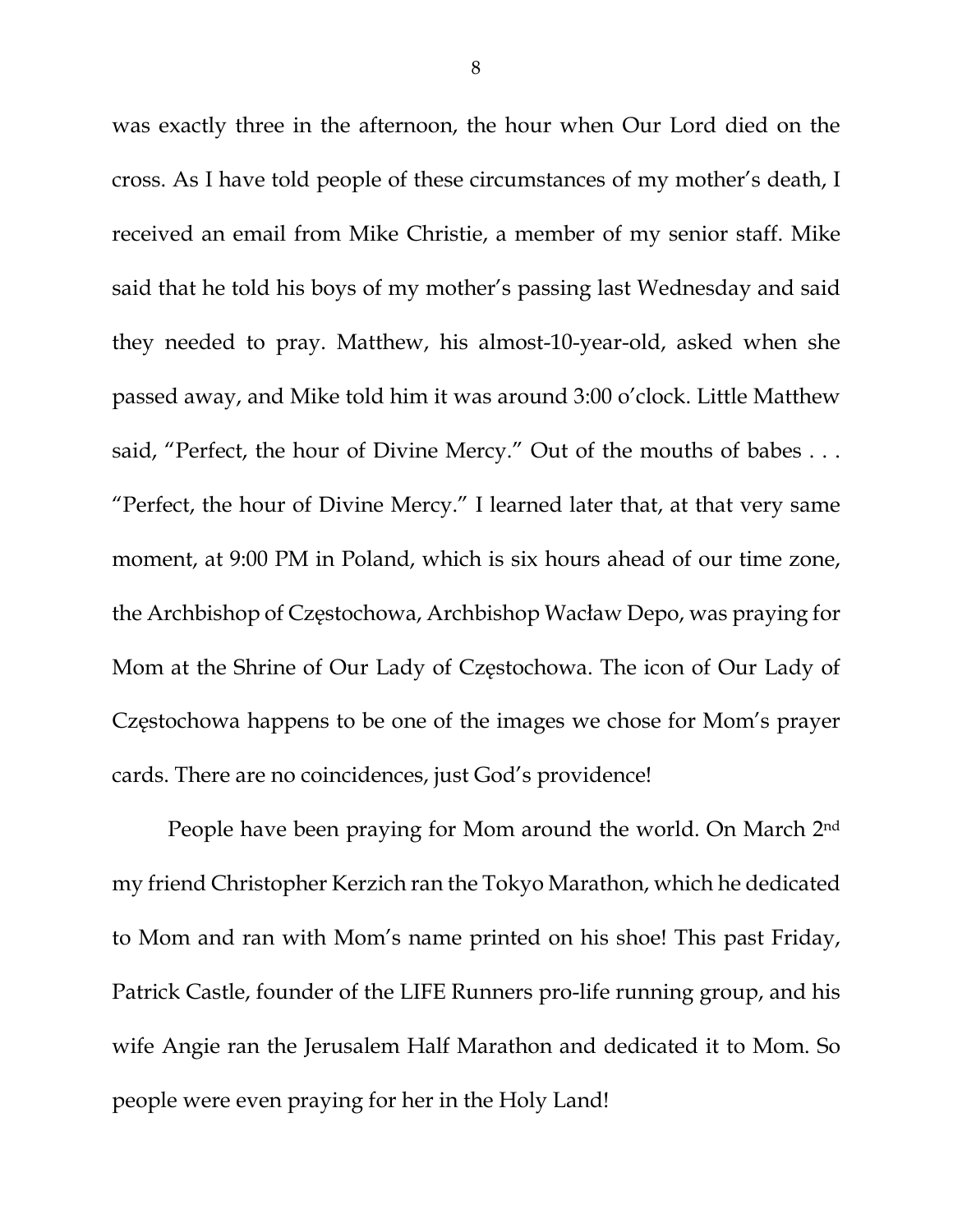"M" stands for merciful. Mom could be a strict disciplinarian, like when she would send me to my room for the rest of the evening on Fridays because I refused to eat the fish sticks she had cooked. But she also had a merciful side. Once when my siblings and I were very young and were misbehaving—I know, it's hard to believe, but it did happen occasionally and Mom tried to discipline us, we threatened to run away from home. She laughed and said we wouldn't get very far without food or a place to sleep, but she said if we didn't want to live with her anymore, we wouldn't need to run away from home, because she would run away from home instead! We must have said we thought she was bluffing, because she soon packed a small bag and walked out the door. Now before you think this was a terrible case of child neglect, I'm sure she did not go far beyond the front door close enough to the kitchen windows to hear us, because after a momentary stunned silence, we began to cry, at which she promptly came back in the door and said she would stay if we promised to behave, which of course we did!

" $M''$  could also stand for merry  $-$  m-e-r-r-y  $-$  as in joyful and cheerful. The staff at Resurrection Life Center frequently commented on how happy and cheerful Mom seemed to be, even in her suffering. In her last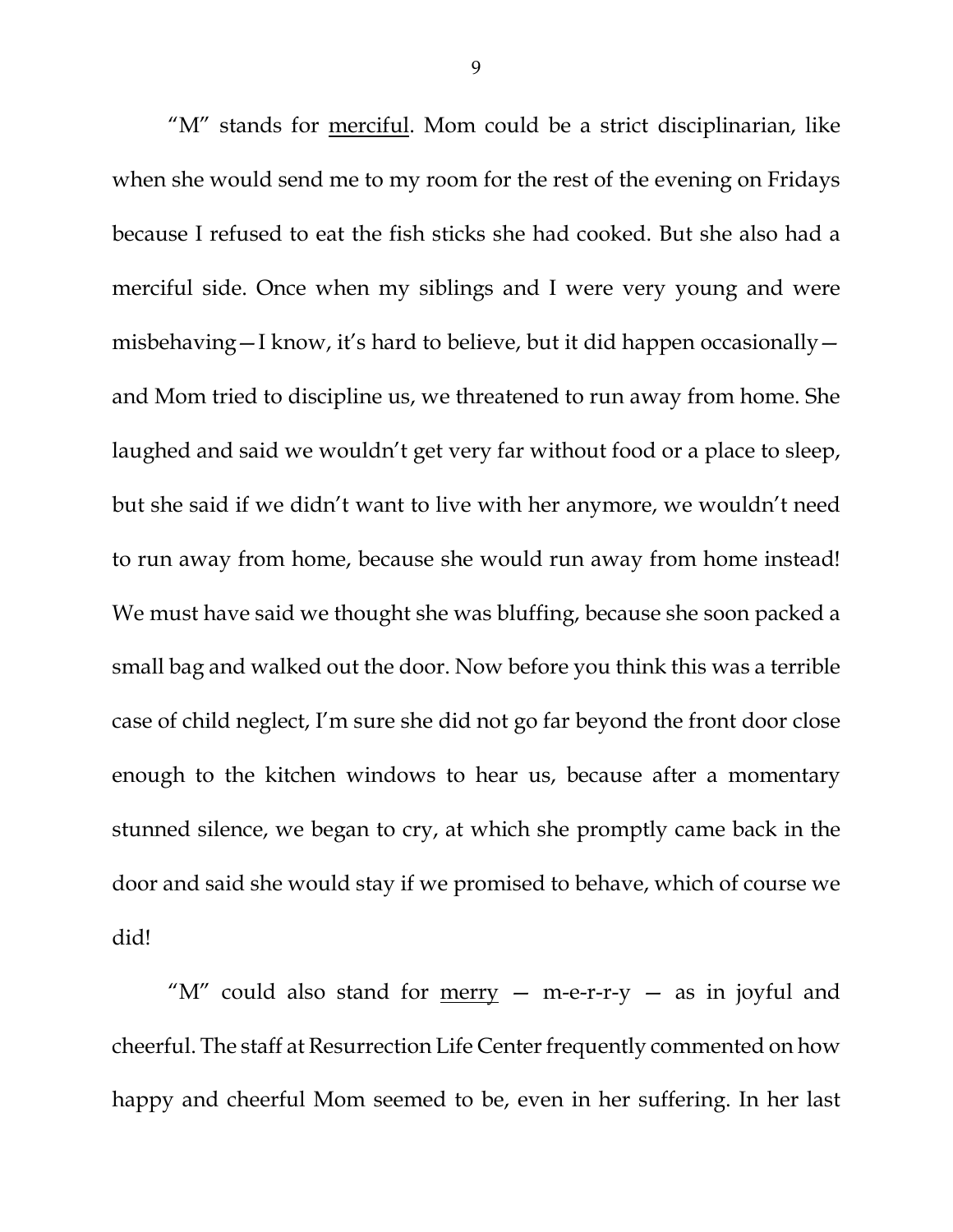days, when she was sleeping a lot and no longer speaking any words, from time to time she would open her eyes and see one of children there, and she would just smile.

"M" stands for **married**. Veronica Mary Bonat was married to John H. Paprocki, Jr., over seventy years ago, on September 11, 1948. When Dad died in December of 1997, Mom and Dad had been married for forty-nine years! There is no question that Mom and Dad were faithful to each other all those years. Even after Dad passed away, Mom had a few suitors, some older gentlemen who wanted to date Mom, and she always very politely said no. She would only say that she wasn't interested in being with anyone else, but it was clear that no one could take the place of John, the love of her life. The most remarkable thing about their marriage was that they never fought. Not only was there never any physical violence, but I don't think any of us can remember even a harsh word between them. Mom and Dad had a great harmony of spirit.

"M" stands for Mother or Mom. In fact, Mom gave birth to nine children. The oldest was a girl, Ramona, and the youngest was a girl, Anne Marie. In between were seven boys: James, Thomas, Edward, John, Ronald, Joseph and Allen. I would say that Mom's primary identity in life was being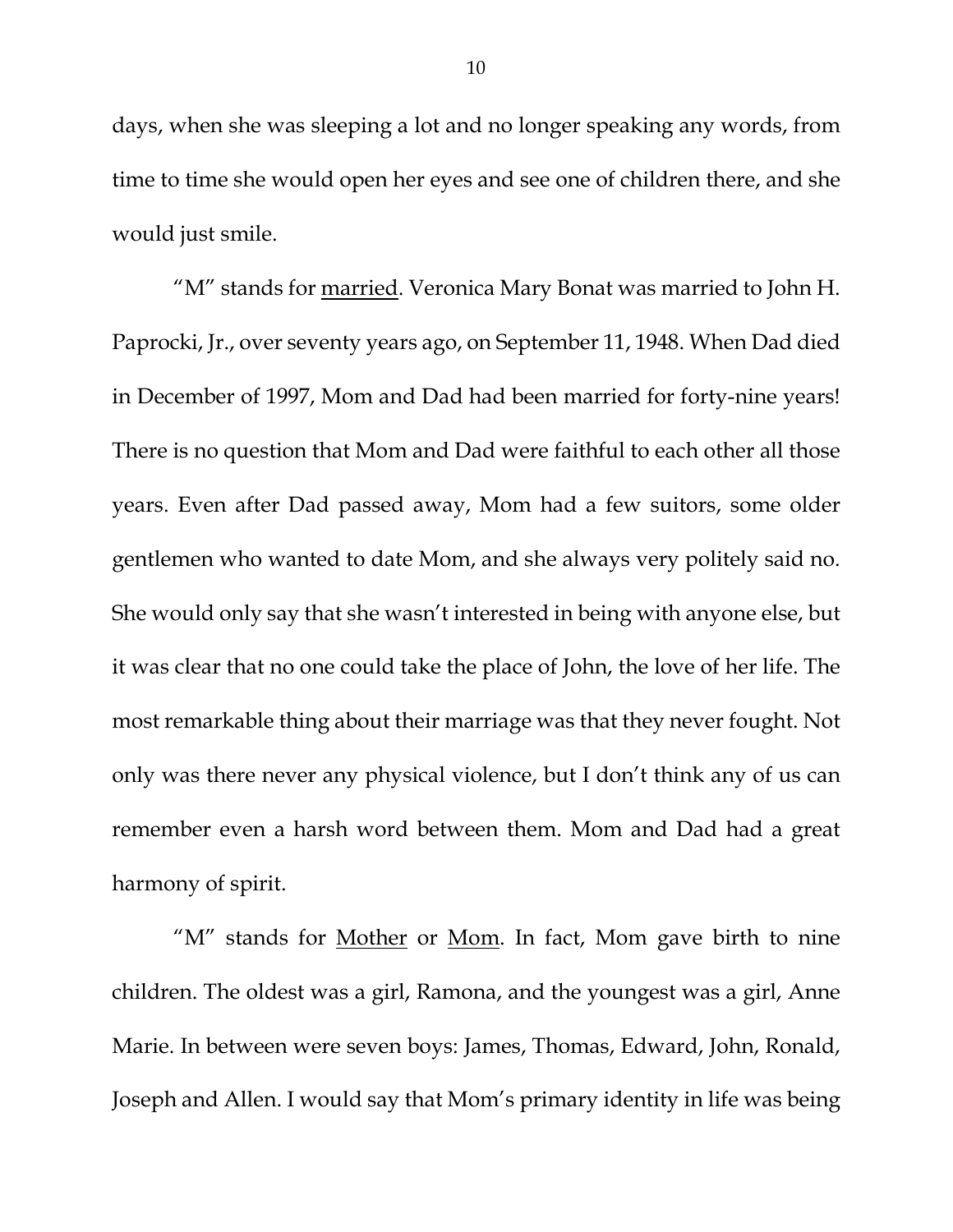a mother, grandmother and great-grandmother. Before getting married, Mom worked at Marshall Field's downtown. After getting married, her fulltime work was taking care of an ever-growing household. Eventually, after we were all grown up, she would work with Dad in the pharmacy, so it really was a Mom & Pop operation.

" $M''$  stands for  $meals - as in breakfast, lunch and dinner. Mom$ </u> prepared lots of meals for us. Well, maybe at least lunch and dinner. Mom was not a morning person. Dad was, so it was Dad who usually made breakfast and helped us to get ready for school. On the other hand, it was Mom who would stay up late to help us with our homework. Once, after most of us had grown up and moved out of the house, I came home for dinner. It was just five of us: Allen and Ann, who were still living at home, Mom, Dad and I. Despite this relatively small group by Paprocki family standards, Mom had cooked a huge quantity of food, using the big Army pot that she often cooked in. I asked, "Mom, who's going to eat all this food?" She just quietly said, "Well, you never know who might come by." Sure enough, just a few minutes later, Johnny, Ronny and Joey, who were sharing an apartment nearby at the time, came through the door and asked, "Is there anything to eat?" Mom just smiled and said, "Of course!"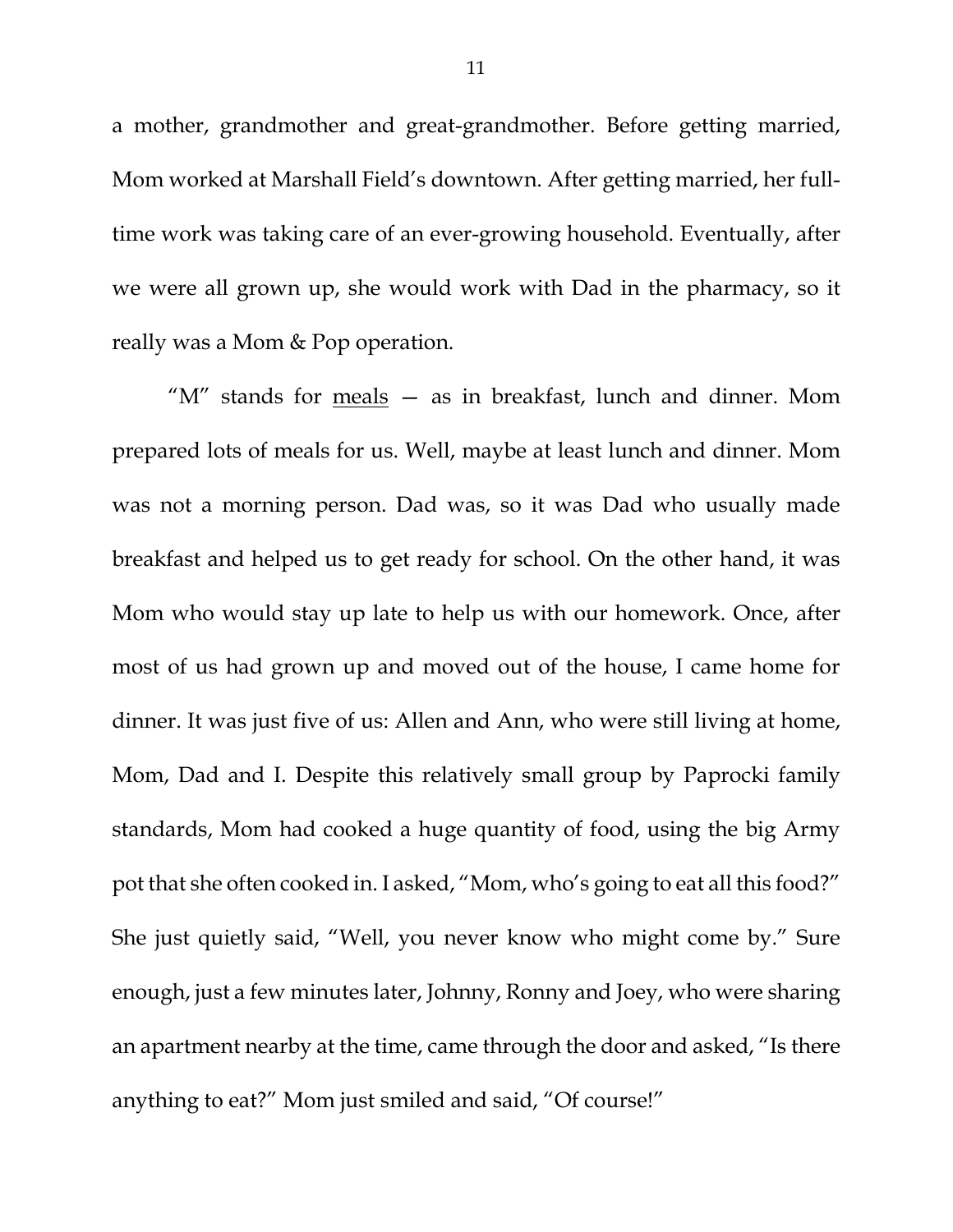"M" stands for magnanimous. The word 'magnanimous' comes from Latin, *magnus*, which means 'great' + *animus*, which means 'soul'. Mom had a 'great soul,' that is, a very loving and generous spirit who always treated everyone fairly. My siblings may not be aware of this story because they were not around when it happened, but Mom used to come to my Masses occasionally after Dad died, especially when I became a bishop. On more than one occasion, when Mom would be standing next to me after Mass, I would introduce her to people who came up to greet me, and they would often say, "You must be very proud of your son," to which Mom would always respond, "I am very proud of all nine of my children!" It was not only a very diplomatic thing to say, but also very magnanimous in bestowing her love equally on all of her children. Well, at least she tried to do so, because we all know that deep down in her heart I always was her favorite! . . . Just kidding! . . . Well, maybe not.

"M" stands for magnificent as well as modest. Just looking at her photos, especially her wedding pictures, you can see how beautiful she was. Mom was not vain, but she always wanted to be presentable. Even when she was in a wheelchair at Res, whenever we were taking her from her room to the dining room or to the chapel, she insisted on stopping at the sink to put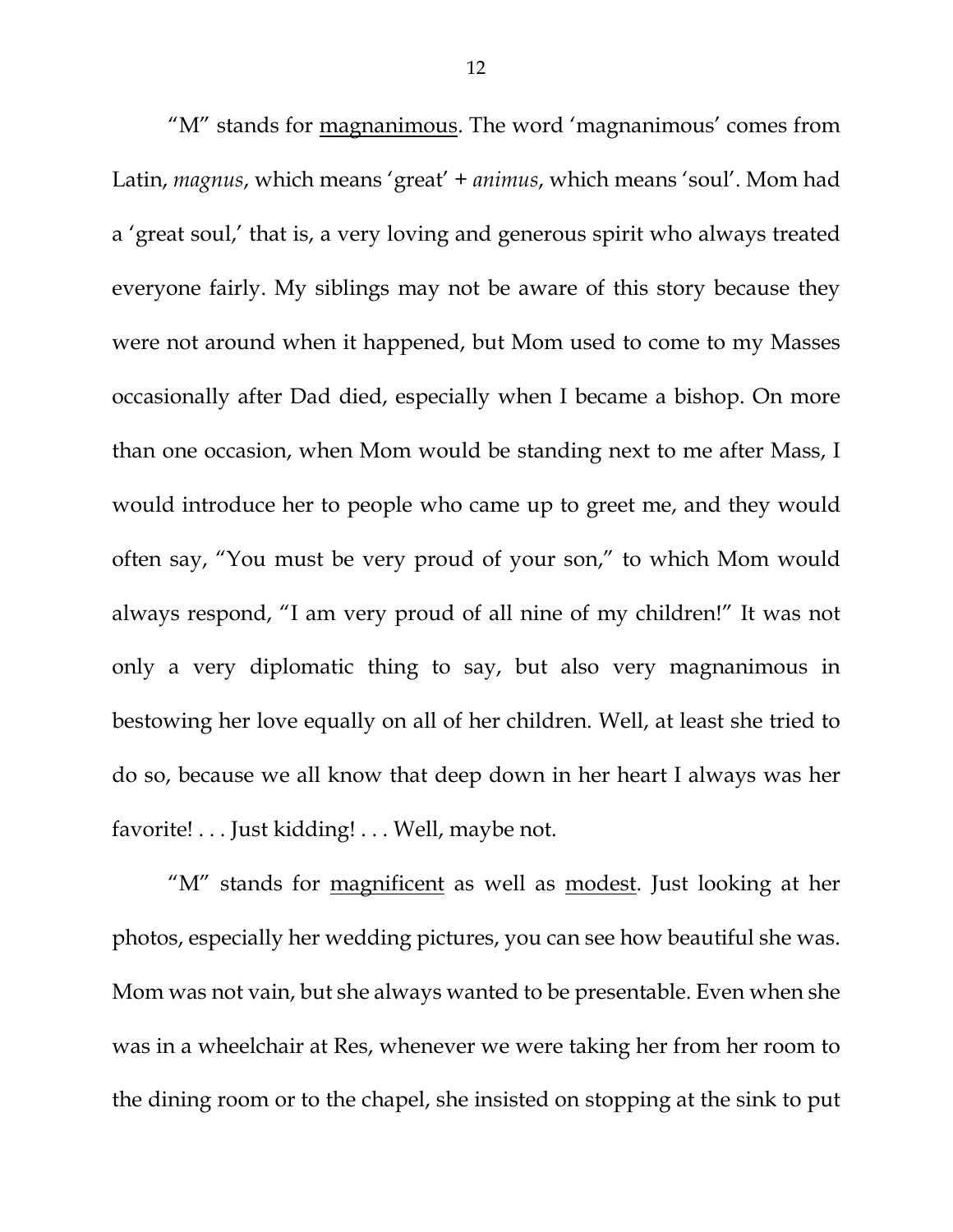on some lipstick and her earrings, and make sure her hair was brushed. My niece Amy related a dream she had about her grandma just a few nights before she died. In an email, Amy wrote about her grandma, "She was standing and looked like she did in about her 70s. Had a nice perm and her pink lipstick. I said, 'Grandma you look wonderful; how are you feeling?' And she said, "I'm feeling so much better, thank you so much for being with me.'" I believe that was Mom communicating about already beginning to experience her new life in a better place. Less than two hours before Mom died, the hospice nurse came in to take Mom's vital signs and make sure she was comfortable. She was looking for some chapstick or lip balm to provide some moisture for Mom's parched lips when she found Mom's pink lipstick in the drawer by the sink. The nurse said that would work just as well as chapstick, and proceeded to put the pink lipstick on Mom's lips. Looking back at the fact that Mom died shortly after that, it was almost as if Mom was saying, "I'm not leaving this room until you put my lipstick on me!"

"M" stands for model Christian. The story of Mom's Christian initiation is one I have told many time, because it is such a powerful witness of intentional discipleship. Mom's parents were Catholic, and they had their first two children, Raymond and Florence, baptized. But for some reason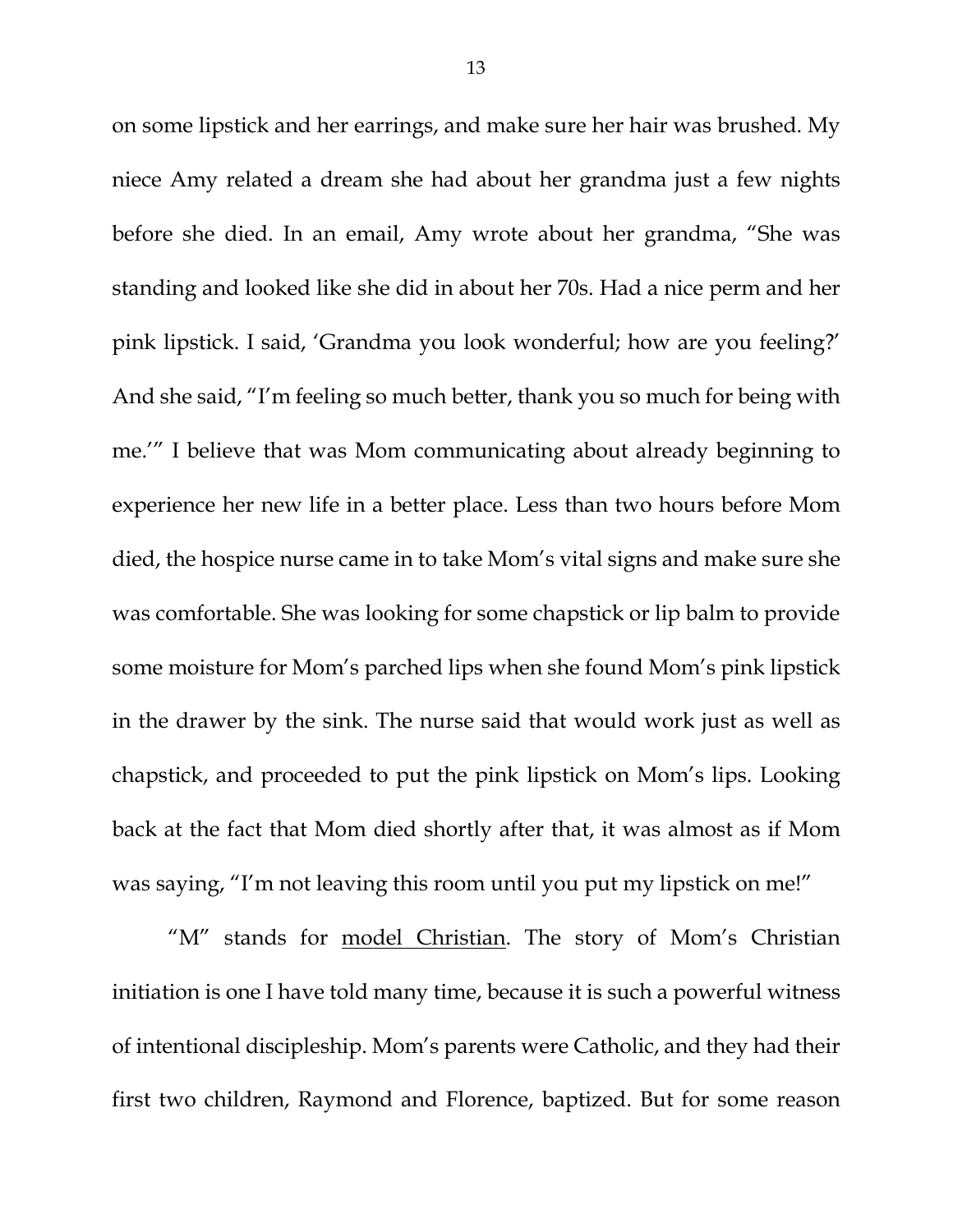they never had Mom or her younger brother, Eugene, baptized. When Mom was about thirteen years old and her brother was about nine, they went on their own to Saint Casimir Rectory at 22nd and Whipple Street, now Our Lady of Tepeyac Parish, rang the doorbell and told the priest they wanted to be baptized. The priest who instructed them in the faith, Father Stanley Rokicinski, affectionately known as "Father Rocky," for many years later remained a close friend of the family, as we would visit him at his parish, and he would come to our house for dinner from time to time. He was the first and, in many ways, the most powerful influence in my own call to be a priest. Even more interesting, though, is the reason why my mother sought baptism. In those days, the 1930's and 40's, it was very common for practicing Catholics to go to confession every Saturday. Mom's best friend was Ramona Pieczynski, after whom my sister Ramona is named. Mom and Ramona Pie (as she was called) used to spend a lot of time together, including on Saturdays when Ramona would go to church for confession. Since Mom was not baptized, young Veronica would just sit in the pew and wait while her friend went to confess her sins. Apparently Mom got tired of just sitting there but knew that the only way she could go to confession was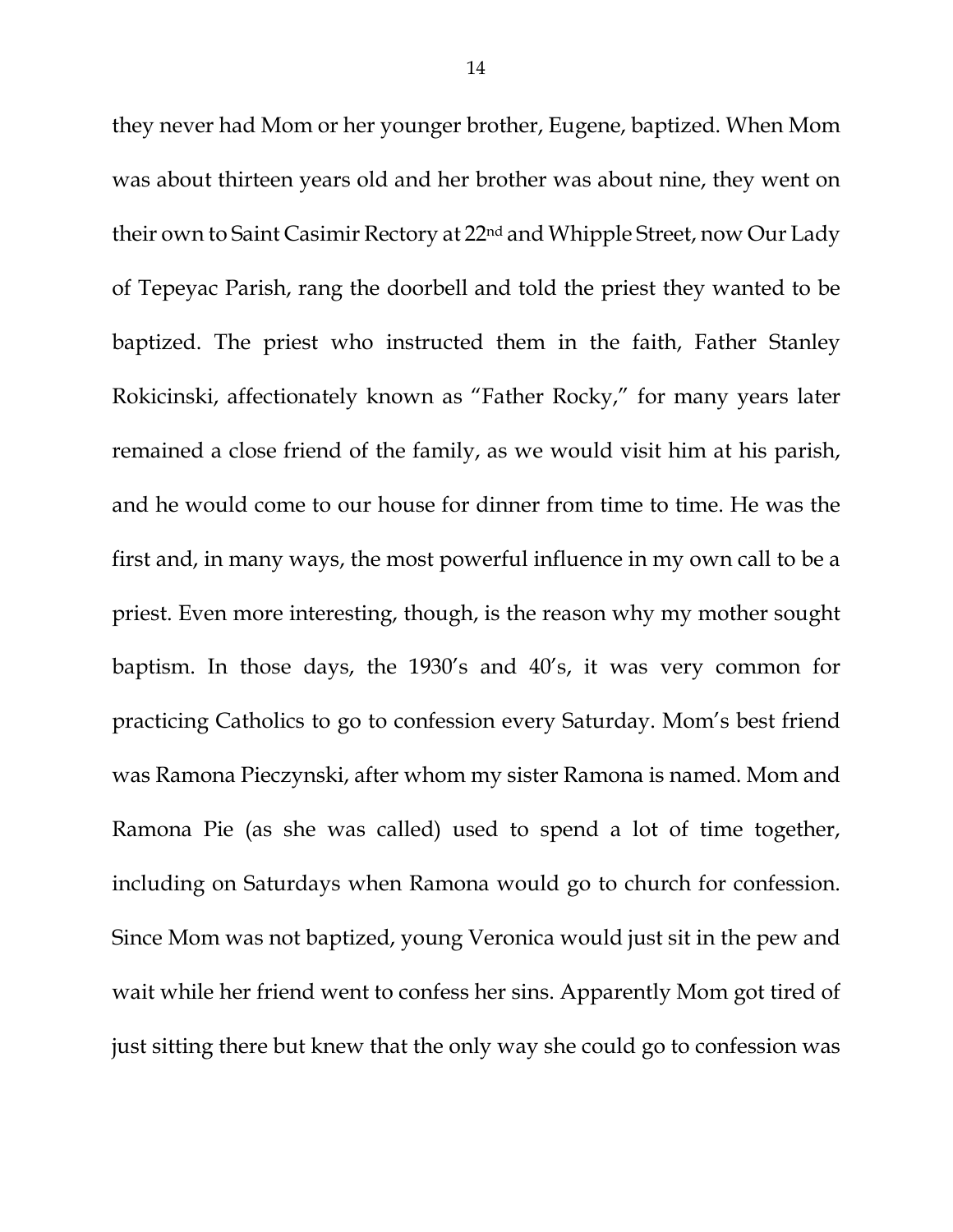to get baptized. Mom is the only person I know who sought baptism so she could go to confession!

"M" stands for **Mass** - as in the Holy Sacrifice of the Mass. There was never any question on the part of Mom and Dad about going to Mass on Sunday. That was a given. In her later years going to Mass every day became very important to her as well. Mom was a lector and an extraordinary minister of Holy Communion at St. Casimir Parish, Queen of the Universe Parish and St. Bernadette Parish. When she moved from her apartment in Evergreen Park to independent living, it was important for her to go to a place where she could continue to go to Mass every day. That is why she was so pleased to go to Resurrection Retirement Community and then Resurrection Life Center, each with its own chapel where she could go to Mass and receive Holy Communion every day without even leaving the building. As it turns out, my mother's very last meal was the Eucharist. I celebrated Mass in Mom's room a week ago Sunday and gave her what we call in Latin *Viaticum*, which means, "food for the journey," that is, the spiritual food needed for the final journey from this life to the next. I was able to give Mom a small particle of the Host on a spoon with the Precious Blood of Our Lord, which she swallowed. After that, she simply stopped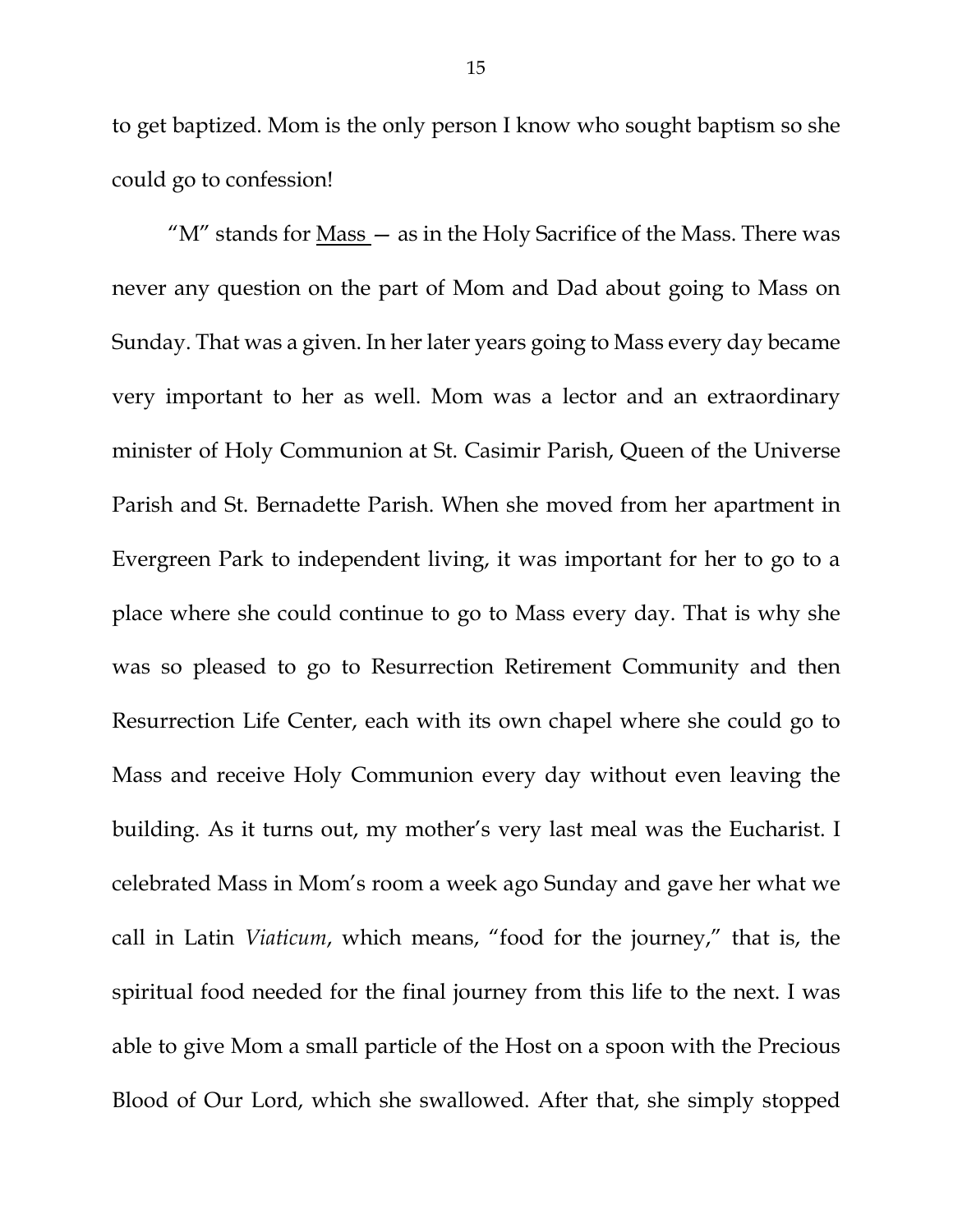taking any food or drink until she died on Wednesday afternoon. At that point, the Eucharist was all the food she would need for the final journey!

"M" stands for **monotheistic**. Now that's an adjective not often used to describe a person, but in Mom's case, it was definitely true: she had no false gods. Two weeks ago, after we were told that Mom's kidneys had begun to shut down, I anointed her with the Sacrament of the Sick and gave her *Viaticum*, Holy Communion for the final journey of her life. Part of the ritual calls for the renewal of baptismal promises if the sick person is lucid enough to do this. At that point, Mom was still able to talk, but was dozing a lot, although she would open her eyes when prompted. The renewal of baptismal promises consists of questions about the person's monotheistic belief in the Holy Trinity: three persons in one God. After the first question about belief in God the Father, Creator of heaven and earth, Mom responded with a loud, "I DO!" Then as I asked her about her belief in Jesus Christ, Son of the Father, she began to doze off until I prompted her, and she opened her eyes and responded with another hearty, "I DO!" The same happened the third time; when asked about her belief about in God the Holy Spirit, there was another strong proclamation, "I DO!," after which she promptly went back to sleep!